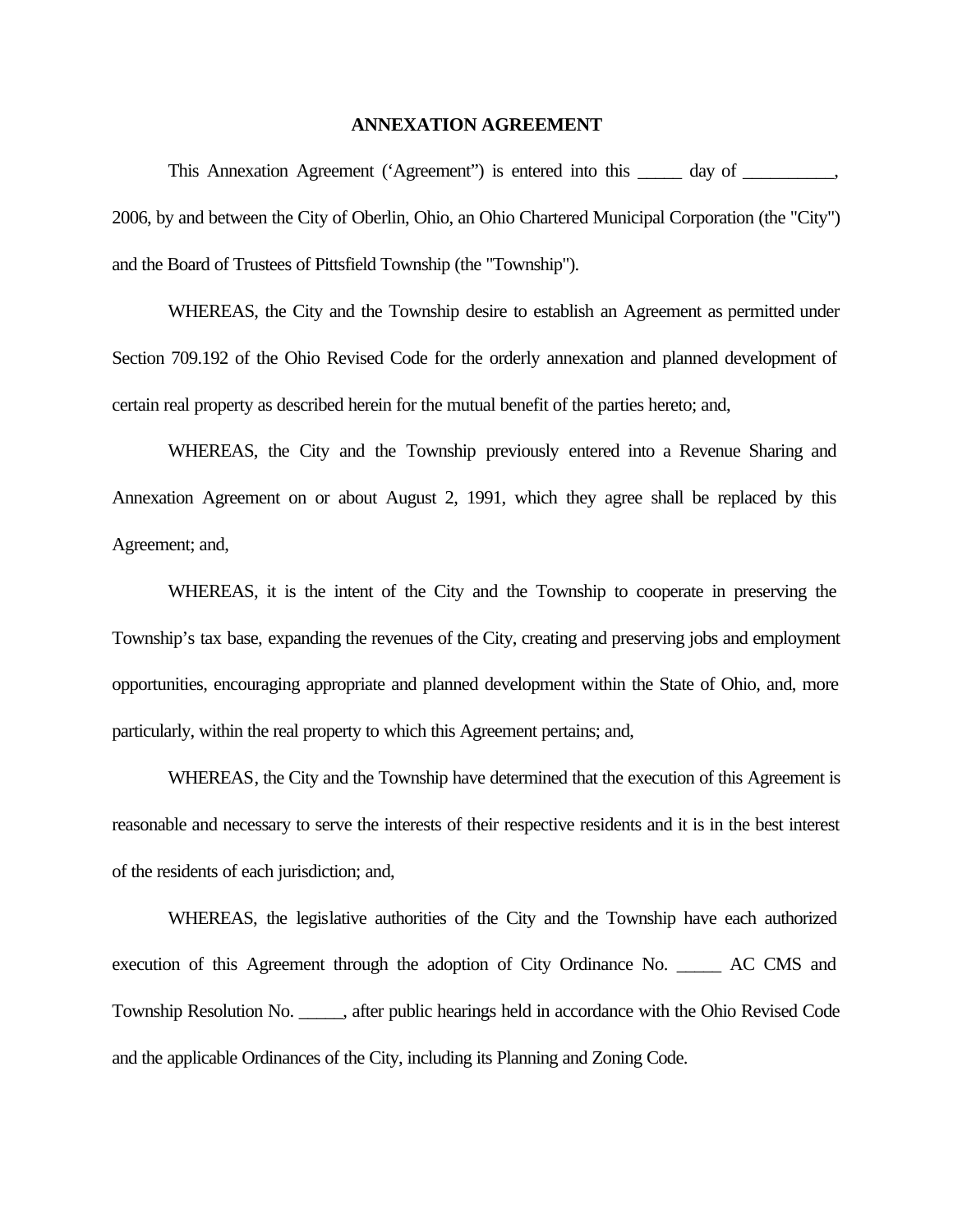NOW, THEREFORE, in consideration of the mutual covenants set forth in this Agreement, the City and the Township agree as follows:

#### **Section 1. The Property**

- A. The real property subject to this Agreement, hereinafter designated the "District", shall consist of the area depicted on the map attached hereto as Exhibit A, and fully incorporated by reference herein. The terms of this Agreement apply to all of the area depicted on Exhibit A including previously annexed property.
- B. A legal description of the District is attached hereto as Exhibit B, and fully incorporated by reference herein.
- C. The boundaries of the District described herein may be altered with the written consent of both the City and the Township. Such consent shall be in the form of a written addendum to this Agreement and shall be pursuant to the adoption of an appropriate City Ordinance and Township Resolution defining the area to be altered and the intent of the parties in entering into the addendum. Alteration of the boundaries, to be effective, must be authorized by legislative actions of the City and the Township within a ninety (90) day period prior to the effective date of the alteration at issue.

## **Section 2. Annexation**

A. The City and the Township agree that the property in the District as described in Section 1, and depicted on Exhibits A and B*,* including any future alterations thereto pursuant to written addendum, may be annexed to the City upon application of the property owner. The Township will fully cooperate with the City and the annexation petitioners in regard to any annexation petitions filed for property located within the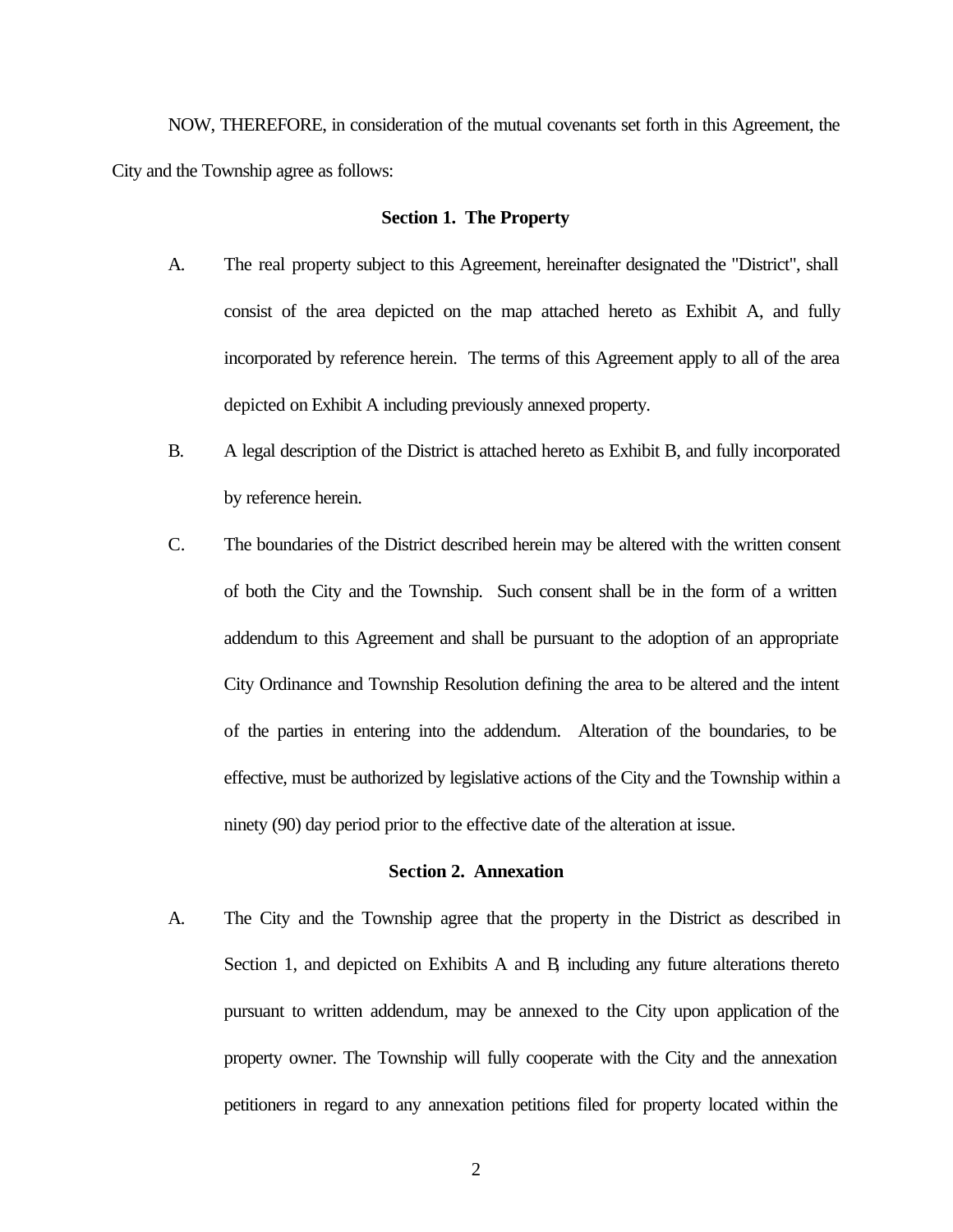District and take any and all legislative action that may be necessary in order to facilitate the approval of any such annexation application. Annexations will be processed pursuant to the applicable provisions of the Ohio Revised Code.

- B. Any parcel annexed to the City and located within the District shall become a part of the City for all purposes. including, but not limited to, taxation, voting, and public services. A Petition to Conform Boundaries as set forth in Section 503.07 of the Ohio Revised Code shall not be necessary unless required by law.
- C. The City agrees that it will not accept or approve annexation petitions for property in the Township which is located outside of the District, without the written approval of the Township, in the following areas:
	- 1. **Route 58 South.** All properties immediately adjacent to the east and west side of the State Route 58 right-of-way and contiguous with the southerly boundary of the District, and being further described by parcel numbers and map in Exhibit C attached hereto and incorporated by reference herein. This limitation will be for the duration of this Agreement.
	- 2. **U.S. 20 West.** All properties located outside of the boundary of the District that are located along U.S. 20, and being further described by parcel numbers and map in Exhibit D attached hereto and incorporated by reference herein. This restriction on annexation is to be in effect for a period of ten (10) years from the effective date of this Agreement.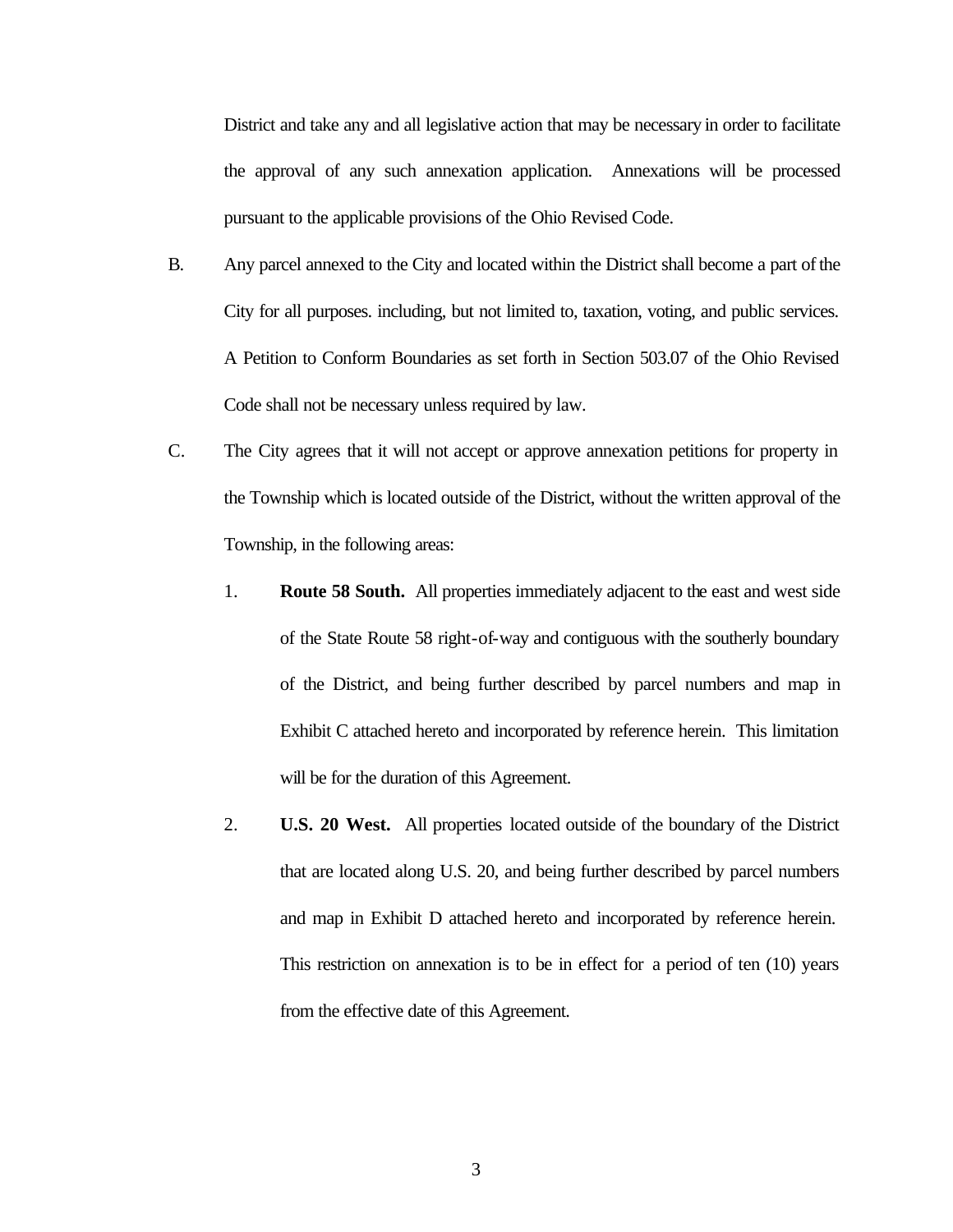D. Should annexations occur outside of the District with written approval of the Township, the City and Township agree that the boundaries of the District will be adjusted to include any annexations outside of the District as shown on Exhibit A as it exists at the time this Agreement is signed. Any agreed adjustments to the District boundaries will be reflected on the map which will be forwarded to the City and the Township as an "Amended Exhibit A, (date)."

## **Section 3. Zoning and Planning**

- A. The City and the Township agree that all property located in the District shall be subject to the district uses that are set forth in Exhibit E attached hereto and incorporated by reference, and the design standards that are set forth in Exhibit F attached hereto and incorporated by reference. To ensure that such a unified zoning, planning and design plan is implemented, the City and the Township will take the following action:
	- 1. Coincidentally with the approval of this Agreement, the City will initiate procedures to appropriately modify Section 1329.03 of its Codified Ordinances, entitled "Classification of Annexed Land," and take any and all other necessary action to ensure that property located in the District, which is currently located within the City, or that is annexed into the City during the term of this Agreement, is subject to the agreed upon land use plan and district uses as shown in Exhibit E attached hereto and the design standards as shown on Exhibit F attached hereto..
	- 2. Coincidentally with the approval of this Agreement, the Township agrees that it will initiate procedures and take any and all necessary action to ensure that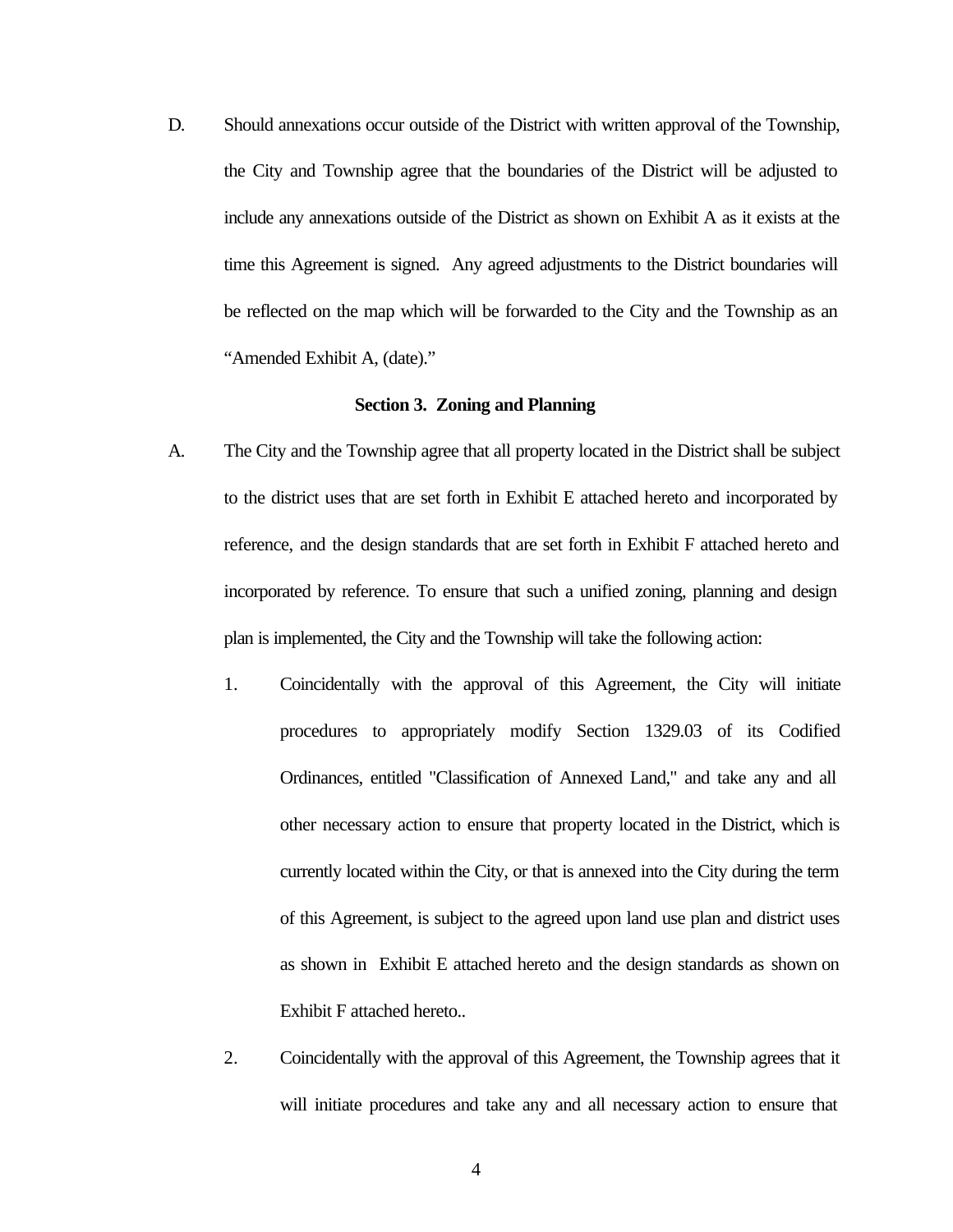property located in the District, and currently located in the Township, is subject to the agreed upon land use plan and district uses as shown in Exhibits E attached hereto and the design standards as shown on Exhibit F attached hereto.

3. It is of critical importance to both the City and the Township to implement a unified set of land use and design standards for the District. Accordingly, if either the City or the Township is not able to implement the District uses and design standards as set forth in Exhibits E and F within twelve (12) months of the approval of this Agreement: (1) all payments due either party pursuant to this Agreement shall be held in abeyance and shall not resume until the City and the Township have agreed upon and both fully implemented an alternative land use plan and design standards for the District; and (2) the parties shall initiate the dispute resolution procedures provided for in Section 9 of this Agreement. After six (6) months, if the issues have not been resolved through mediation, or the parties have not agreed to extend the mediation period, this Agreement will automatically terminate at the end of the then current calendar year, and all payments held by the City through the end of the then calendar year shall be distributed to the Township. Upon such termination of this Agreement, the parties agree that the prior Annexation Agreement between the parties, entered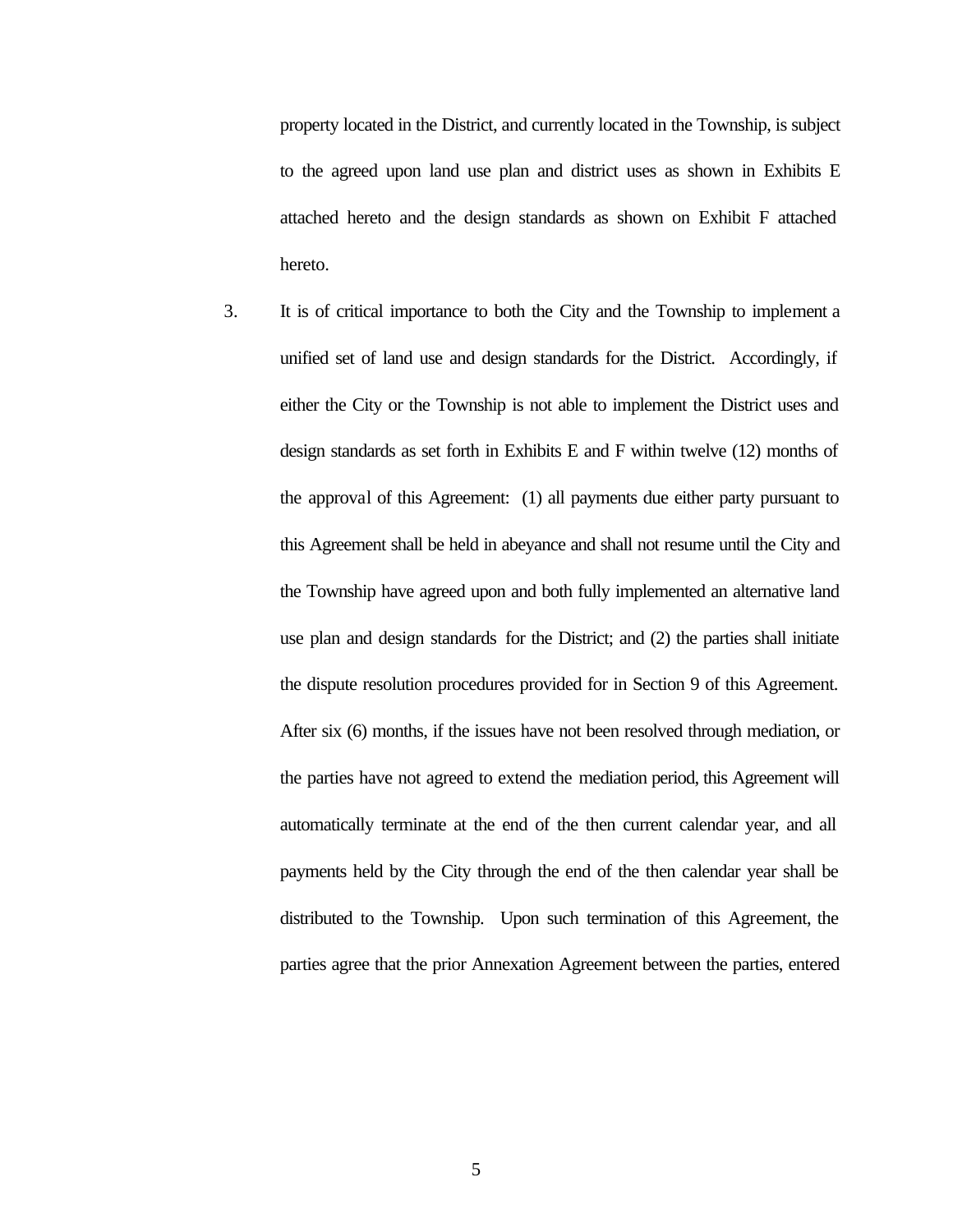into on August 2, 1991, shall be reinstituted for the remainder of its term.<sup>1</sup> Any property annexed into the City shall remain party of the City for all purposes.

B. It is the intent of the parties that, upon approval of this Agreement, there be in existence a unified, consistent and planned development plan and structure for the District, regardless of whether property in the District is annexed to the City or not. Should changes be necessary to maintain such a plan and structure for the District, the land use plan and district uses as shown on Exhibit E and F may be adjusted upon written approval of the City and the Township, and approval through the appropriate legislative process of each jurisdiction.

# **Section 4. Tax Revenues**

- A. The parties acknowledge that all real estate and personal property taxes attributable to the Township's inside or voted millage, levied on property in the District which is not annexed during the term of this Agreement, shall be distributed by the County Treasurer to the Township.
- B. All property annexed to the City during the term of this Agreement shall no longer be part of the Township for any purpose.
- C. Real Property Taxes. The City agrees to pay to the Township for the term of this Agreement an amount equal to the City's real property tax inside millage of 2.375 mills, but subject to the limitations imposed by Section 5 of this Agreement, paid to the City by the County Treasurer, for commercial/industrial property that has been annexed into

l

<sup>&</sup>lt;sup>1</sup> The term of the 1991 Annexation Agreement shall lapse once this Agreement is signed by the parties. If it is reinstituted, the time remaining on the 1991 Annexation Agreement shall be counted as of the date it lapsed.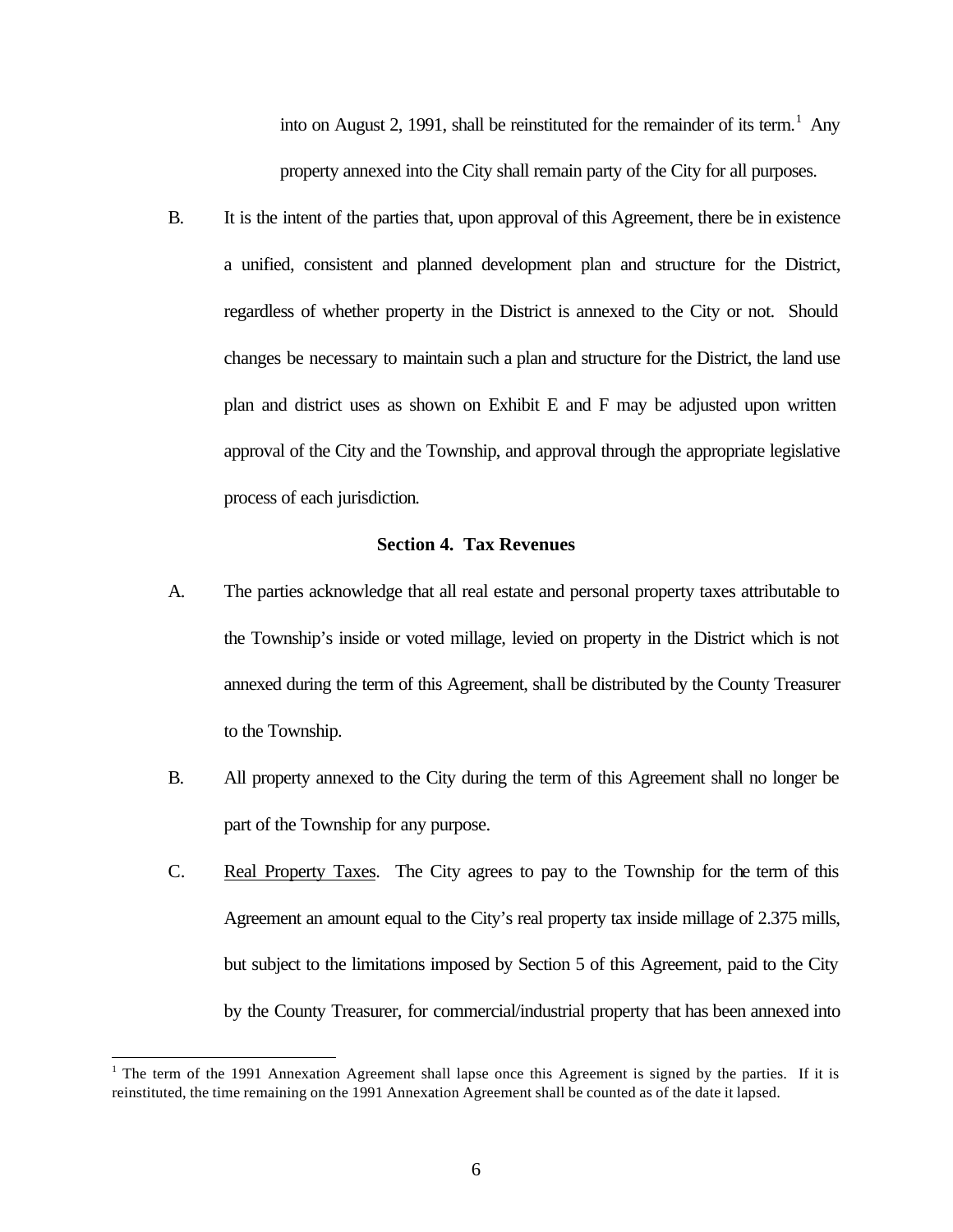the City and is located within the District. Payments will be made by the City to the Township semi-annually within two (2) months after real property taxes arc received by the City. Payments made after the two-month payment period will be assessed monthly interest for those months following the two-month payment period. The interest rate will be tied to the Federal Reserve Board's Federal Funds rate plus one percent (1%).

- D. Income Taxes. The City agrees to pay to the Township an amount equal to eighteen percent (18%) of the income tax withholdings collected by employers and received by the City from employers located within the District, upon land that has been annexed into the City. Payments will be made by the City to the Township semi-annually within two (2) months after June 30th and December 31st of each year for the term of this Agreement. Payments made after the two -month payment period will be assessed monthly interest for those months following the two-month payment period. The interest rate will be tied to the Federal Reserve Board's Federal Funds rate plus one percent  $(1\%)$ .
- E. The City agrees that it shall collect a one-time payment for each residential building permit issued for property within the District, except for phases I, II and III of the Oberlin Reserve development which is specifically excluded, for the term of this Agreement and for any extensions. This "annexation fee" shall not be applicable to alterations, additions, remodeling or expansion of existing structures. It shall be collected by the City as a condition for issuance of a building permit and shall be in the form of a check made payable to Pittsfield Township according to the following schedule:

7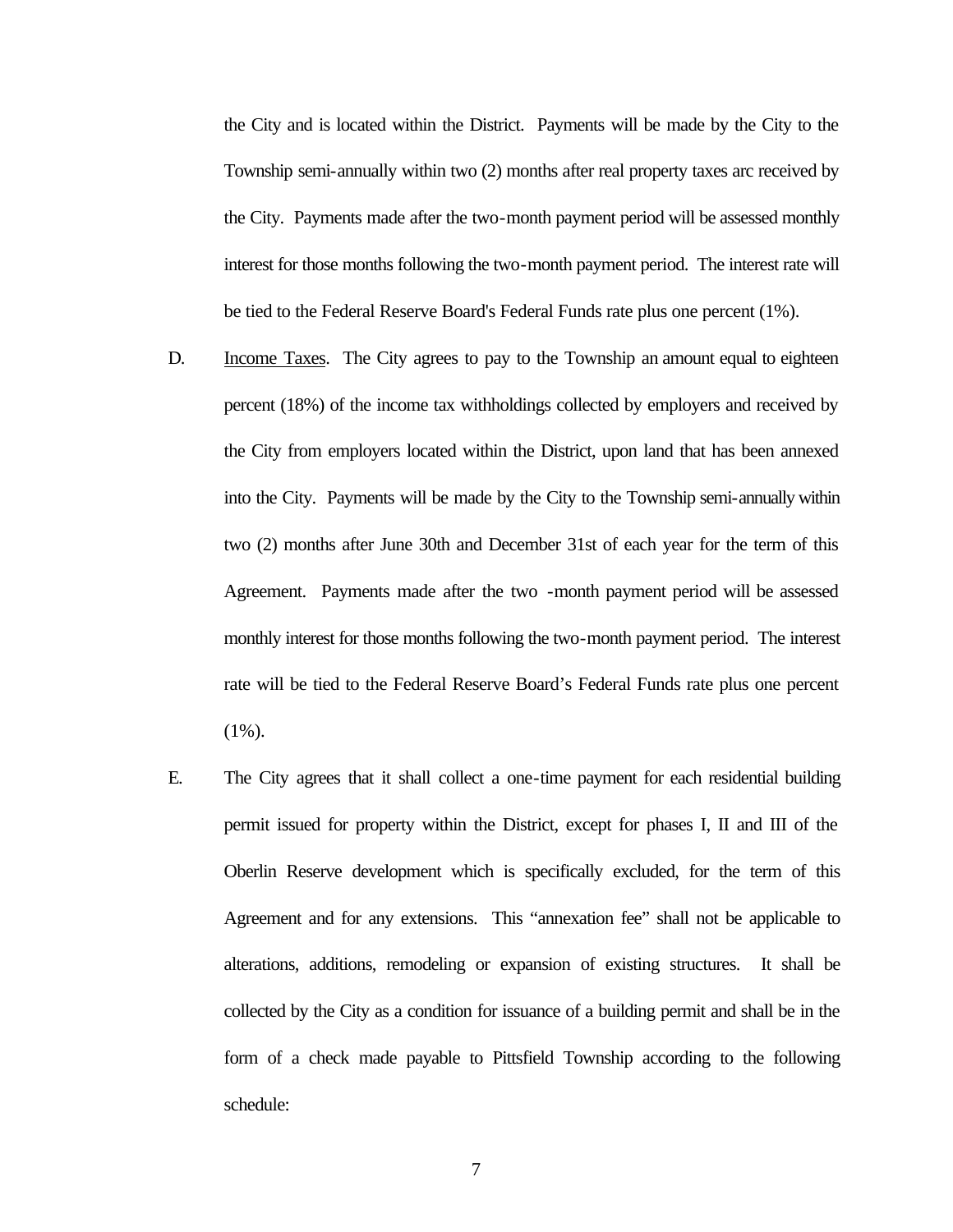\$250.00 per unit for detached single family dwellings \$200.00 per unit for duplex or triplex units \$150.00 per unit for multi-family containing 4 to 12 units \$100.00 per unit for multi-family containing 13 or more units

The City shall forward checks to Pittsfield Township within thirty (30) days of collection. The Township agrees to indemnify the City for all expenses and/or damages of any kind that the City may incur that are related to or that may arise out of the payment of said "annexation fees" for residential development.

- F. Pursuant to Section 709.192(C)(14) of the Ohio Revised Code, the payments set forth in this Section 4 shall be in lieu of taxes or other payments required by law or otherwise to be paid by the City to the Township as a result of the annexation to the City of any property located in the District including previously annexed territory within the District.
- G. Other Revenue Issues. All provisions within this Agreement regarding the sharing of revenue by the City with the Township shall apply to said revenue received by the City after January 1, 2005, subject to this Agreement being approved and executed by both the City and the Township. There shall be no overlap of revenue sharing from the previous Revenue Sharing Agreement between the parties and dated August 2, 1991, and this Agreement. Personal property taxes, estate taxes, or any other revenues currently received by the City, or that may he received by the City in the future, that are not specifically mentioned in this Agreement, shall not be shared by the City with the Township.
- H. Duty to Negotiate Extension of Revenues. It is contemplated that this Agreement will be in effect for a term of fifty (50) years, unless both parties agree to an earlier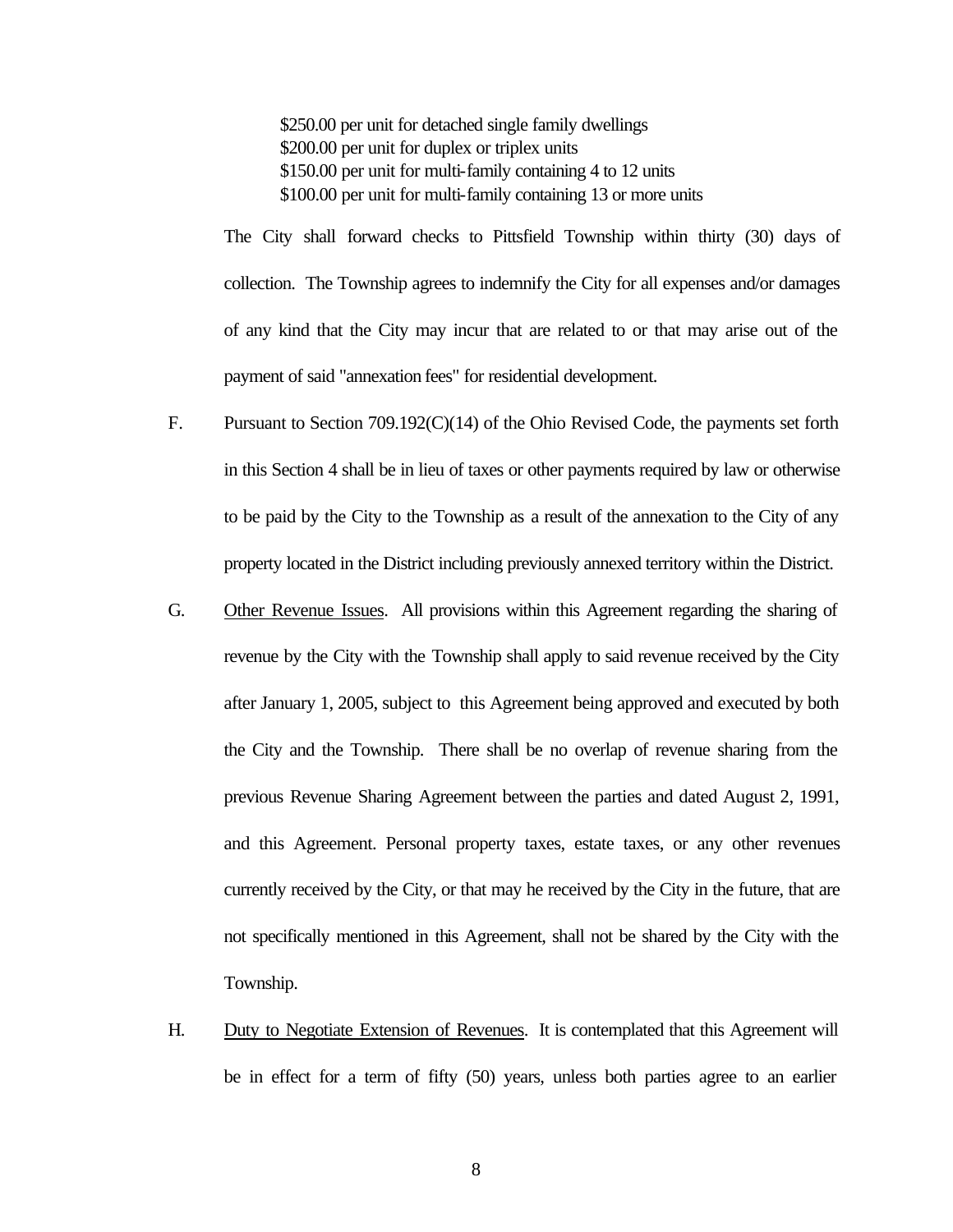termination. In that regard, the parties agree that they will meet and discuss the merits of continuing to share revenue beyond that term. However, both parties must agree in writing in order for revenue to be shared beyond the fifty (50) year term of this Agreement.

# **Section 5. Abatement of Real Property Taxes**

- A. The City and Township agree that if, subsequent to the annexation of real property located in the District to the City, the City creates an Enterprise Zone, Community Reinvestment Area or other facility authorized by the Ohio Revised Code that allows for reduction in real, personal property and income taxes as an incentive to business and industry locating or expanding therein, they will adhere to the following procedure upon application for such tax abatement by any property owner in the District:
	- 1. The City will mail a copy of the application and related materials to the Trustees of the Township at the same time that the school districts are noticed and request a meeting to discuss the application.
	- 2. A meeting will be held between appropriate representatives of the City, The Township and the applicant.
	- 3. The application will be processed further only upon agreement by both the City and the Township.
- B. It is the intent of the parties that any such proposed program to grant tax reduction in the District be closely scrutinized to ensure that the income resulting from development is not compromised to such an extent that the granting of an abatement will result in detriment to either the City or the Township in the long term.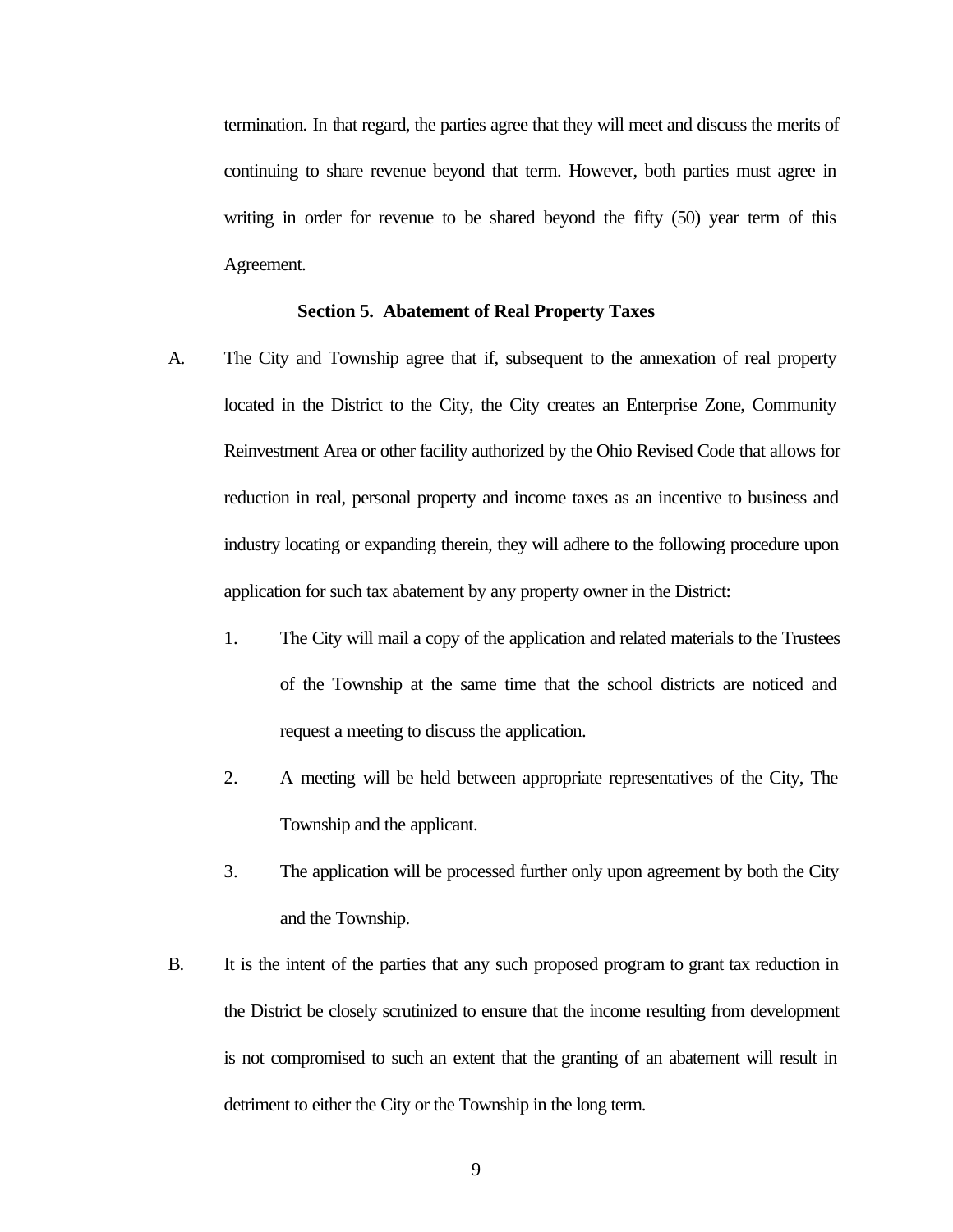#### **Section 6. Provision of Services**

- A. The Township shall continue to provide its services to property in the District until such time as it is annexed to the City.
- B. Upon annexation to the City, the City has the right to provide all municipal services to the property annexed, including police protection, fire/rescue service, street maintenance, reasonable storm water management, water, electric, refuse collection, and sanitary sewer service, in a manner similar to other land located within the corporate limits of the City, subject, however, to system capacity limitations, $^2$ payment by the property owner or developer of any utility extension costs, the provisions of all applicable City ordinances, and agreements, if any , with utilities that may be serving the District area.
- C. In the event that the City allows a tap-in to its sewer system to a property that is not yet subject to annexation, it is understood by the parties to this Agreement that such tap-in would be permitted only upon the property owner's acceptance of certain conditions including, but not limited to, the property owner agreeing to annex the property as soon as it is possible and agreeing to pay whatever utility premium that may be charged by the City until the property can be annexed. Any such tap-in would also need to receive approval of Oberlin City Council.
- D. In the event that a property owner in the District desires to develop a property for a use consistent with the agreed upon land use plan and district uses shown in Exhibit E, and annexation is not yet feasible and access to the City's sanitary system is not available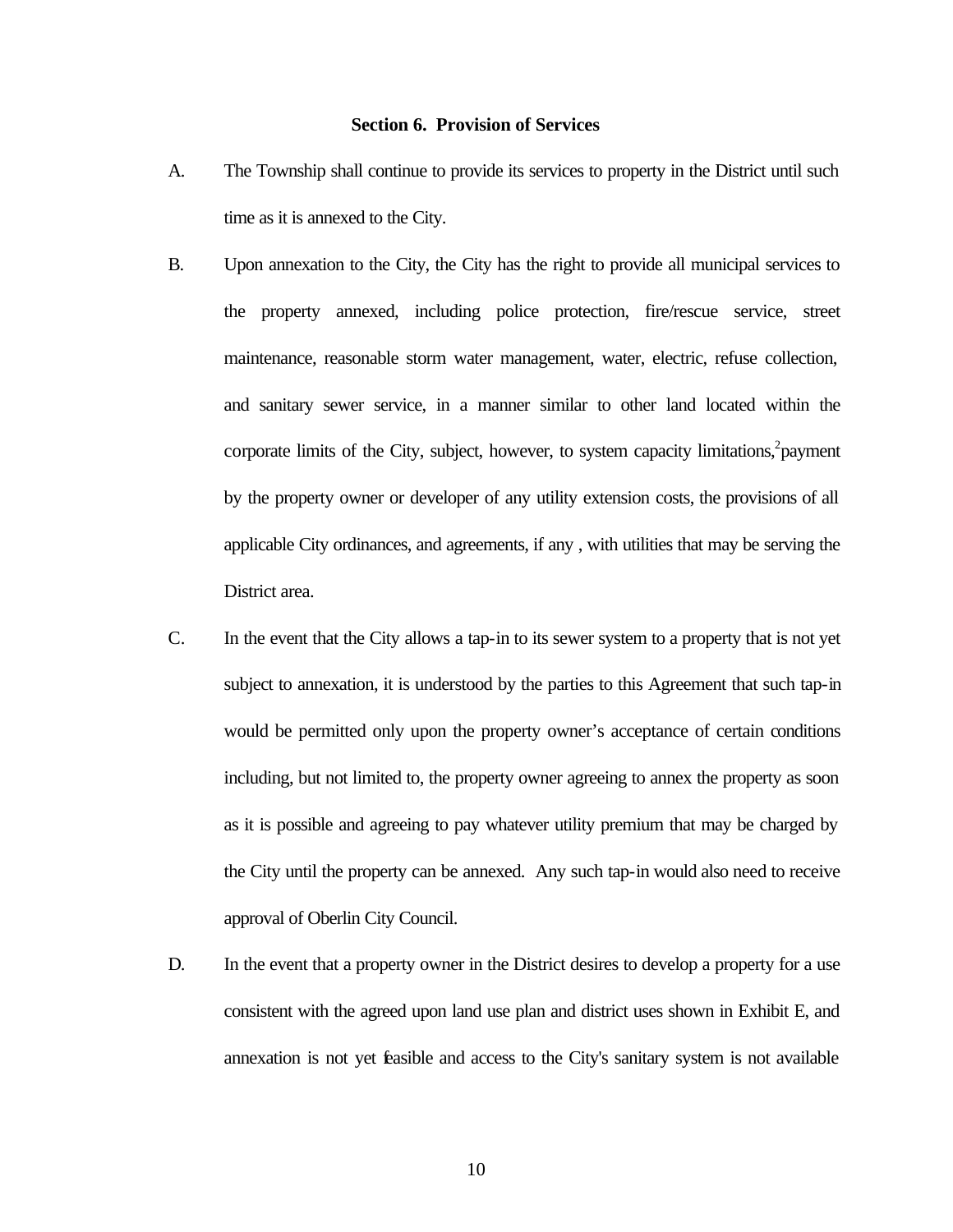(both as determined by the City), the Township shall notify the City of the property owner's intent to use an on-site system subject to EPA and Lorain County Health Department approval. The City shall have a period of three months to evaluate whether sewer services can be provided to the property. The parties to this Agreement desire to encourage use of the best available technology. Once annexation and connection to the City's sanitary system does become feasible, within one year the property owner must connect to the City's system at the property owner's expense, plus pay for the property owner's fair share of the City's capital costs to extend the sanitary sewer line.

## **Section 7. Term**

- A. This Agreement shall be in effect for an original term of twenty-five (25) years from the later of the date that it is approved by Ordinance of the City Council and Resolution of the Trustees of the Township. At the end of the twenty-fifth year, the Agreement shall automatically renew for another twenty-five (25) year term unless the legislative authorities of the City and the Township each affirmatively act by official legislation to terminate the Agreement.
- B. The City and the Township agree that they will meet at least every five (5) years during the term of this Agreement in order to review and evaluate whether the terms of this Agreement remain consistent with their intent or whether adjustments need to be made. Should new or amended state legislation alter the tax structure upon which the consideration in this Agreement is based, the parties agree to meet prior to the effective date of such legislation to determine whether adjustments need to be made. Any

l

 $2^2$  The City will take all reasonable measures to anticipate and provide for system capacity in the District.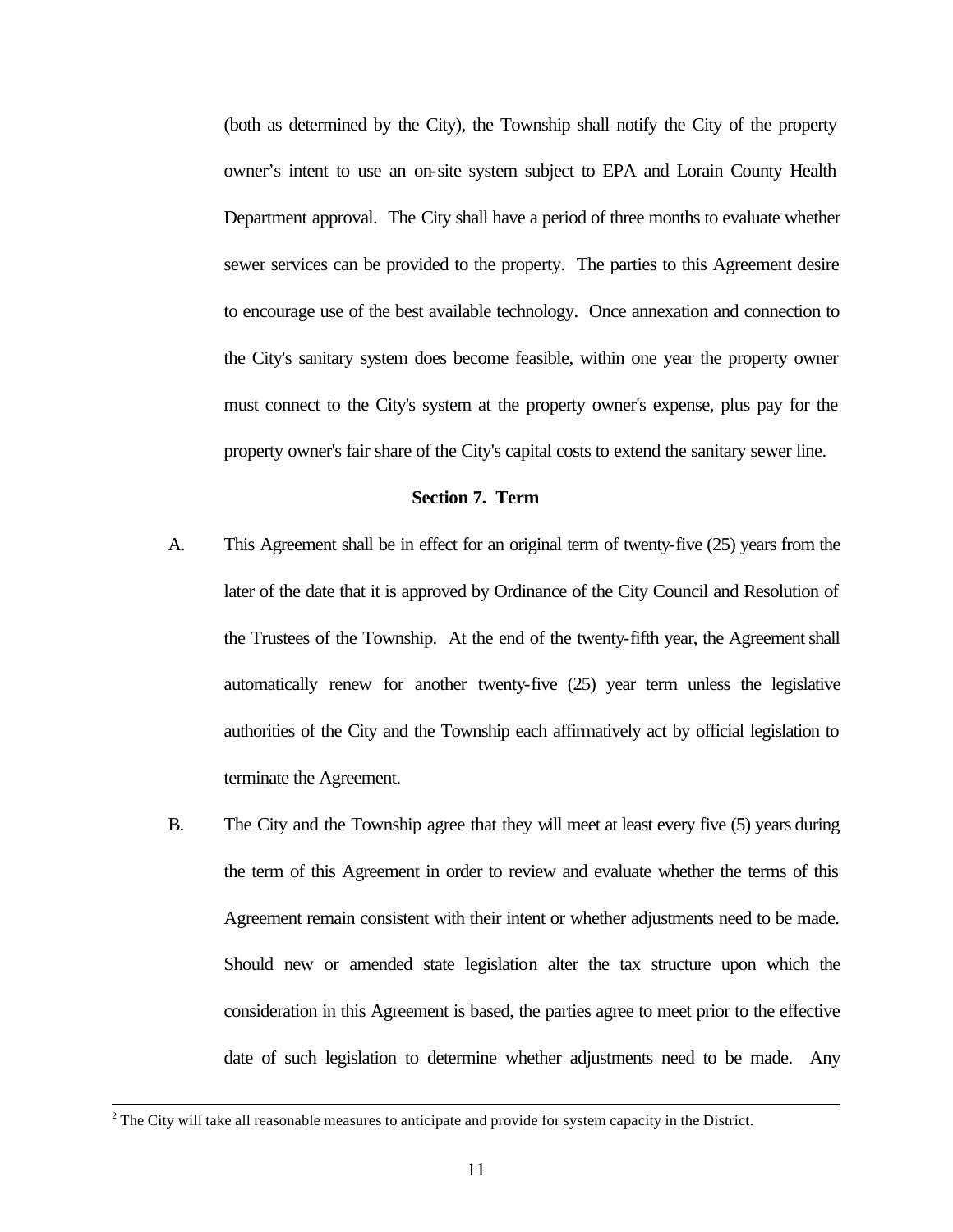adjustments to this Agreement must be in writing and approved by both the City and the Township by appropriate legislation.

C. This Agreement may be terminated at any time by mutual consent of the City and the Township as authorized by their respective legislative authorities. In order for such termination to be effective, the legislative actions of the parties to terminate this Agreement must occur and be effective within a period of ninety (90) days of each other. Upon termination, all property annexed pursuant to this Agreement shall remain part of the City for all purposes.

#### **Section 8. Amendments**

A. In addition to the amendments authorized by Section 1C herein, this Agreement may be amended by the City and the Township only in a writing approved by the legislative authorities of both parties, and further providing that for such amendment to be effective, the legislative actions of the parties must occur and be effective within a period of ninety (90) days of each other.

## **Section 9. Disputes**

- A. In the event that a dispute arises as to any of the terms or applicability of this Agreement, the parties agree to use their best efforts to resolve the dispute through a mutually acceptable mediator at the earliest possible date and with the least amount of expense and inconvenience to the parties. The expenses of the mediation process shall be borne one-half (1/2) by the City and one-half (1/2) by the Township.
- B. Failure of any party to comply with the terms of this Agreement shall constitute a default. The non-defaulting party shall give written notice to the defaulting party setting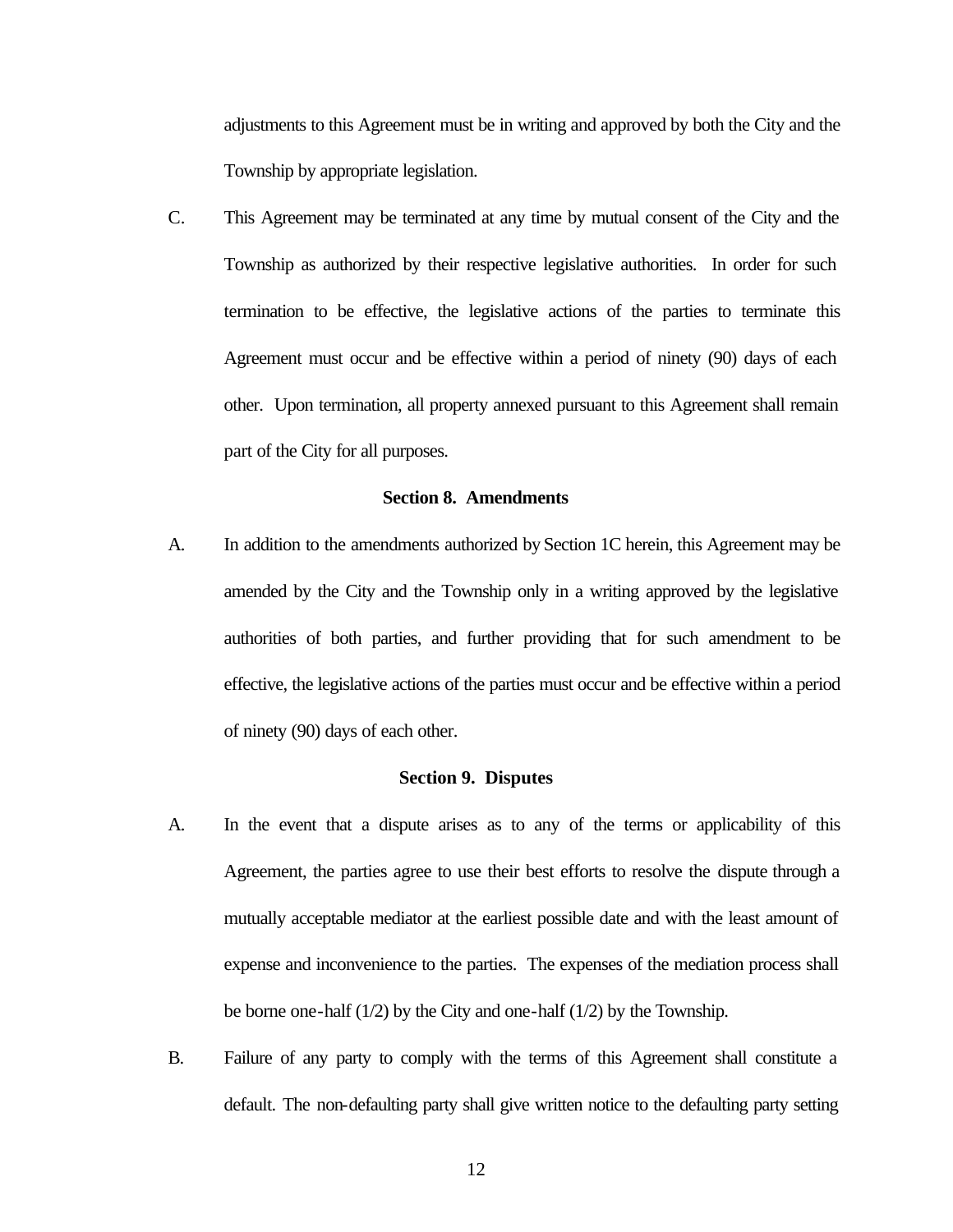forth the nature of the alleged default. The defaulting party shall have sixty (60) days from receipt of the notice of default to cure the default, or, if the default cannot be reasonably cured within sixty (60) days, to commence to cure and thereafter diligently process such cure to completion. If a default is not satisfactorily cured in a timely manner, the non-defaulting party may call for mediation to resolve the default.

C. If a dispute or default cannot be acceptably resolved through mediation or a party refuses to participate in mediation, this Agreement does not limit or preclude the parties from initiating appropriate legal action at law or in equity to seek redress.

## **Section 10. Miscellaneous**

- A. Support of Agreement. The City and the Township agree to cooperate with each other and to use their best efforts to do all things necessary to effect the purpose of this Agreement. In the event that this Agreement, or any of its terms, conditions or provisions, is challenged by any third party or parties in a court of law, the City and the Township agree to vigorously defend this Agreement with the object of upholding its terms. The City and the Township shall each bear its own costs in any such proceeding challenging this Agreement or any of its terms except as provided in Section 4(E). In the event that the parties jointly retain one legal counsel, the parties shall each bear onehalf  $(1/2)$  of the fees incurred.
- B. Severability. In the event any one or more of the provisions of this Agreement are held to be invalid, illegal, or unenforceable in any respect, that invalidity, illegality, or unenforceability shall not affect any other provision of this Agreement. However, if the provisions set forth in Section 4(D) related to the sharing of income taxes are held to be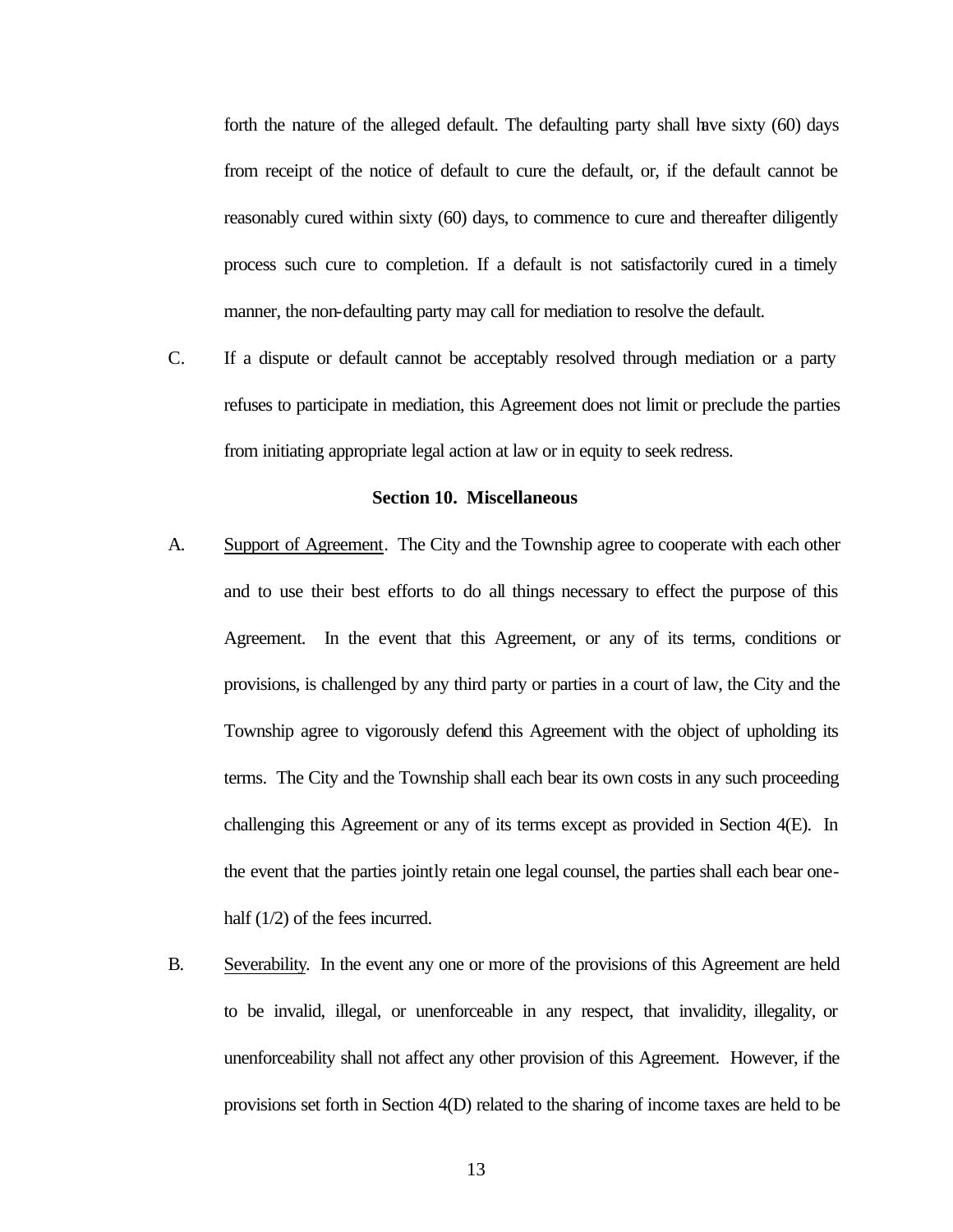invalid, illegal, or unenforceable, the Township shall have the option to terminate the Agreement at any time thereafter during the remainder of the term upon thirty (30) days advance notice, or continue performance pursuant to the remaining portions of the Agreement, or both the City and the Township shall have the option to, for a period of sixty (60) days, use their best efforts to renegotiate so that the spirit and intent of Paragraph 4(D) is preserved.

- C. Governing Law. This Agreement shall be governed exclusively by and construed in accordance with the laws of the State of Ohio.
- D. Binding Effect. This Agreement shall inure to the benefit of and shall be binding upon the City and the Township and their respective permitted successors, subject, however, to the specific provisions hereof. This Agreement shall not inure to the benefit of anyone other than as provided in the immediately preceding sentence.
- E. Entire Agreement. This Agreement constitutes the entire agreement of the parties and may be amended or modified only as provided herein. All prior agreements between the parties, either oral or written, are superseded by this Agreement. Specifically, the agreement between the parties which was entered into on or about August 2, 1991, will lapse upon approval and formal execution of this Agreement as provided herein, and said prior agreement will be of no further force and effect unless revived as provided in Section 3(A)(3) herein.

IN WITNESS WHEREOF, the City and the Township have caused this Agreement to be duly signed in their respective names by their duly authorized officers as of the day and year first above written.